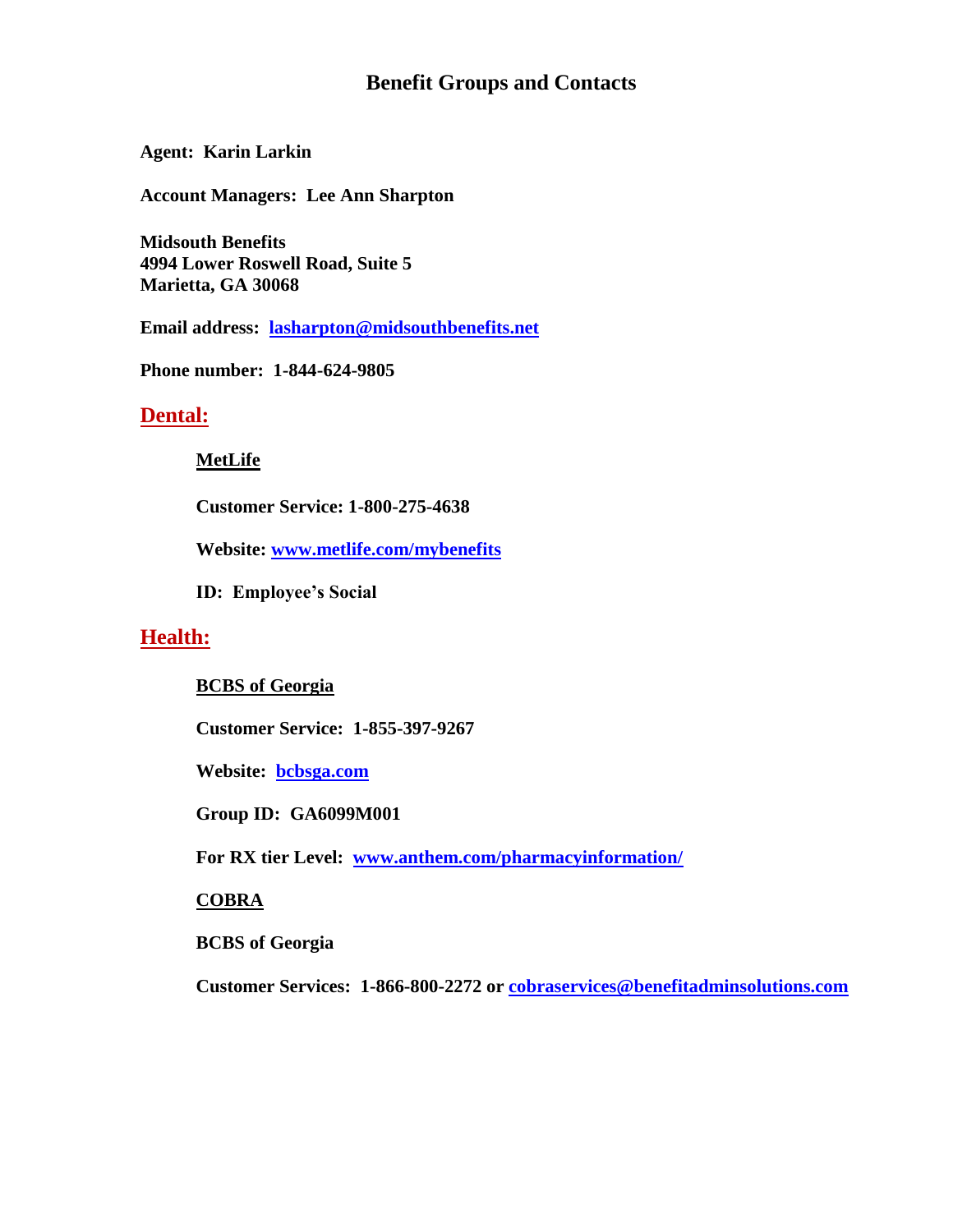# **Life and Long Term Disability:**

**Lincoln Financial Group**

**Customer Service: 1-800-423-2765 or [clientservices@LFG.com](mailto:clientservices@LFG.com)**

**Claims: 1-800-423-2765 or [claims@LFG.com](mailto:claims@LFG.com)**

**Disability Claims: [disabilityclaims@LFG.com](mailto:disabilityclaims@LFG.com)**

# **Vision (3 Plans):**

## **AMERITAS**

**1. EyeMed**

**Customer Service: 1-888-581-3648 or [www.eyemed.com](http://www.eyemed.com/)**

**2. VSP**

**Customer Service: 1-800-877-7195 or [www.vsp.com](http://www.vsp.com/)**

**3. Vision Perfect Plan**

**Customer Service: 1-800-487-5553 or [www.ameritas.com](http://www.ameritas.com/)**

# **EAP:**

**Lifestyle Management Resources Contact Person: John Capachione 450 Mall Blvd, Suite 2L Savannah, Georgia 31406 912-429-2596 1-912-353-0004 (24 hour Support)**

# **Supplemental Insurances:**

**Aflac Contact Person: Whitney Millwood 912-201-1123 478-747-1589 (Cell) 912-201-1125 (Fax) Email Address: [whitney\\_millwood@us.aflac.com](mailto:whitney_millwood@us.aflac.com) Colonial Life Contact Person: Carie Chaney 500 Commercial Court, Suite 4 Savannah, GA 31406 Email Address: [carie.chaney@coloniallife.com](mailto:carie.chaney@coloniallife.com) 912-352-9683 Ext. 103 912-844-0068 (Cell)**

**912-352-63233 (Fax)**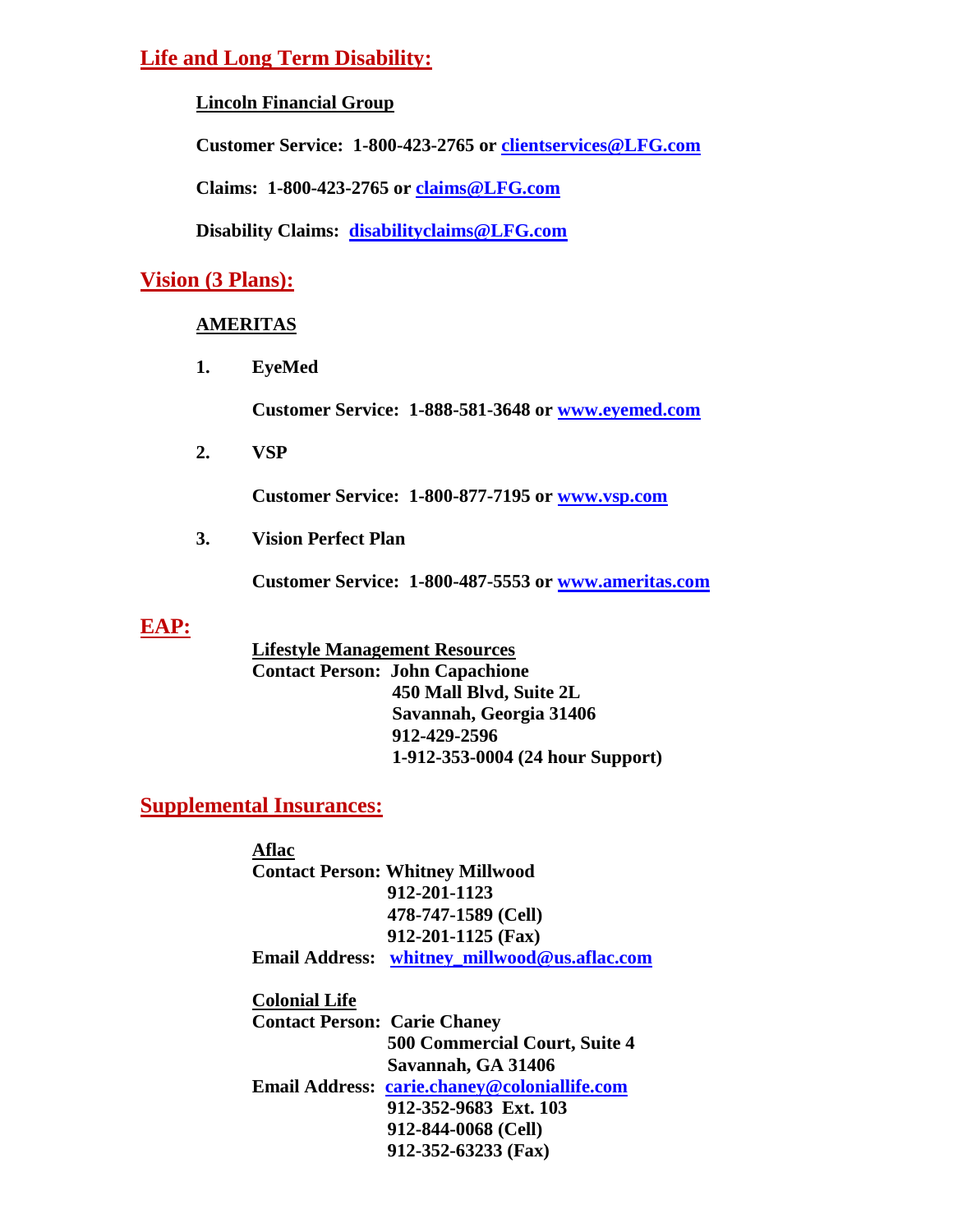**Liberty National Contact Person: Brian Cannington 912-283-2252 912-337-3370 (Cell) 912-283-2252 (Fax) Email Address: [bm404@libnat.com](mailto:bm404@libnat.com)**

## **Supplemental Retirement (457B Plans):**

**Nationwide Contact Person: Jennifer Disrud 912-312-5918 Email Address: [disrudj@nationwide.com](mailto:smithw27@nationwide.com)**

**Customer Service Number: 1-877-677-3678**

**Website: [www.nrsforu.com](http://www.nrsforu.com/)**

**MetLife Contact Person: Tanya Phillips 877-300-6246 x 3944 404-704-3944 9000 Central Park West, Suite 325 Atlanta, Georgia 30328 Email Address: [tphillips@metlife.com](mailto:tphillips@metlife.com)**

**Participant Services Number: 1-800-543-2520 Hours: 9 am – 7 pm EST**

**Participant Website: [www.mlr.metlife.com](http://www.mlr.metlife.com/)**

- **Participant account information**
- **Request copies of Statements**
- **PIN reset**
- **Request distribution and loan (if applicable)**
- **Initiate financial transaction and transfers**
- **Request plan forms**
- **Assistance with Participant website**

**Other Contacts:**

**AAA**

**Contact: Barbara Hartland 912-353-1064**

#### **Boston Mutual:**

**Contact: Kim Belknap 501-225-8602 501-221-0211 (Fax) Email Address: [carpenter-belknap@comcast.net](mailto:carpenter-belknap@comcast.net)**